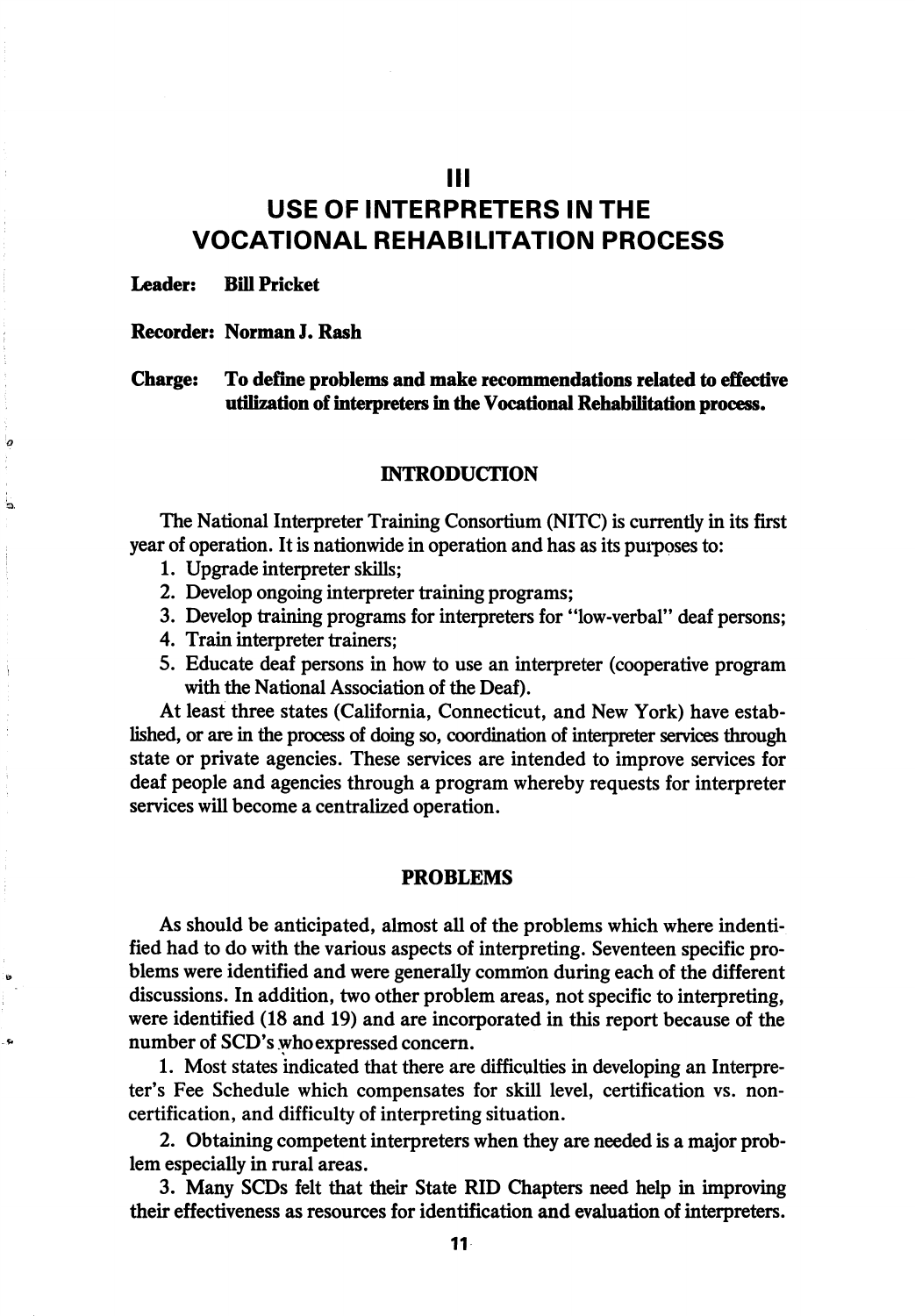4. Evaluating the skill level of an interpreter seems to be a responsibility for which no satisfactory solution is apparent.

5. The SCD's feel that many general counselors are not using interpreters when there is an obvious need for one. This problem is of great concern if implementation if the IWRP is to be realized.

6. The growing need for interpreters versus the availability of case service monies presents a problem which should be a concern of agency administrators.

7. There is no generally accepted document for use by the agencies which spells out performance criteria and expectations for an interpreter to follow when hired or contracted.

8. How do we justify the provision of one-to-one interpreting for long-term training programs for the deaf (four year college)?

Ð

 $\mathbf{Y}^3$ 

Ñ

9. How do we deal with job security for interpreters? Most interpreting is short-term, intermittent, contractual work with no Social Security, medical coverage or retirement benefits.

10. Many workshops are inadequate for/or resistive to serving the low fun ctioning deaf person. The use of an interpreter in this type of setting does not really meet the client's needs in too many instances.

11. RID certification of interpreters has not solved our problems. Some good interpreters do not wish to be RID certified for various reasons. There are also problems with the preparation and certification process.

12. There have been situations in which an intrpreter did not respect the confidential aspects of a client's case. This happens in the community and sometimes "in-house" in casual conversational or "gossip" situations.

13. There are many classes in manual communication being taught by in dividuals with little or no apparent qualification as instructors.

14. Who has the legal responsibility for interpreter services in postsecondary education settings? The burden has fallen on the Vocational Rehabilitation agency. It is felt that the colleges and universities must assume at least some re sponsibility for providing the necessary supportive services needed for the ed ucation of the deaf client.

15. Many deaf individuals do not know when or how to use an interpreter.

16. There are very few interpreters skilled in working with the very low ver bal deaf client or the foreign bom deaf person.

17. Many first line supervisors do not understand the need for using inter preters.

18. Many SCD's are not completely sold on the concept of Regional Centers for low functioning deaf clients at this time. The concern centers around the follow-up services once the client leaves the center. The individual may have adjusted to the center program, but will this transfer over to his retum to his former environment?

19. Some RCD's are sponsoring deaf clients in out-of-state training settings for 1 or 2 semesters, then telling the client to apply locally. No contact is made with the local office with information or to ascertain whether they have the means to take over the case.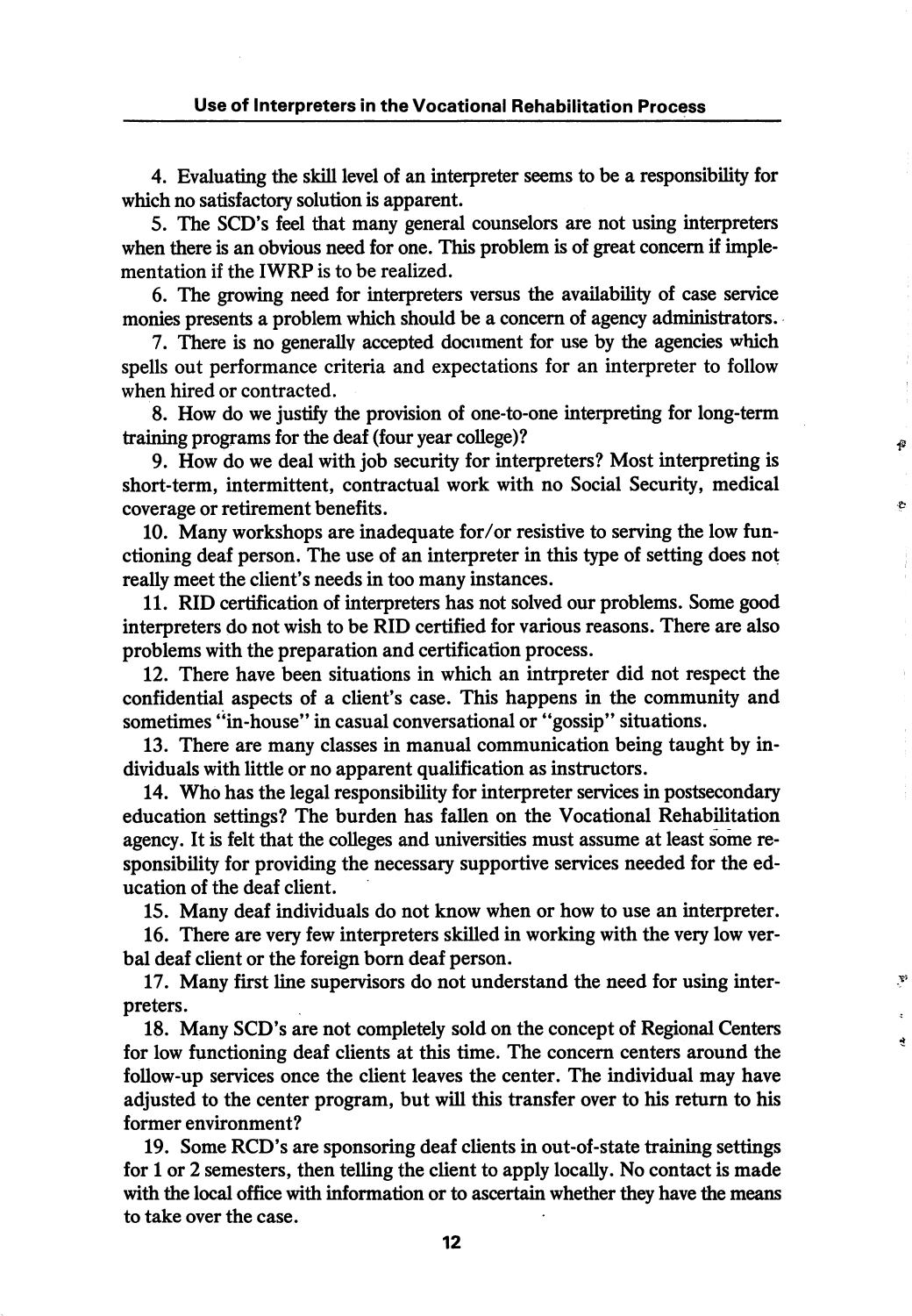#### RECOMMENDATIONS

1. Explore funding resources (e.g., Innovation and Expansion Grant mon ies) and potential legislation to establish an office or service to provide inter preters for all deaf individuals in need of them.

2. Develop interpreter fee schedules using a sliding scale and including in centives for the interpreters to become certified.

3. Most states' fee schedules fall in the range of \$3.00/hour to \$7.00/hour. It was recommended that a range be included in all schedules, but no set am ounts were agreed to.

4. The SCD should work with appropriate local organizations and the deaf community to develop performance criteria for contracted interpreters.

5. The Vocational Rehabilitation Agency should develop an ongoing dia logue with local organizations and encourage their growth in the areas of iden tification, evaluation and certification of interpreters.

6. State agencies should seek additional funding resources:

a. Emphasis should be placed on investigating the availability and use of SSI and SSDI monies.

b. Ask that more Federal VR dollars sent to the local level be earmarked for interpreter services.

c. Seek more Adult Education and Vocational Education funds for service to deaf clients.

d. Seek additional State funds, through legislative appropriation, for services to deaf clients.

7. Each State agency should attempt to establish interpreter staff positions, at least in metropolitan areas.

8. The Model State Plan should be reviewed annually and revised, as ne cessary, by the PRWAD, CSAVR Committee on Deafness, NAD, etc. specifi cally to emphasize interpreting services as an essential service.

9. Use of Establishment Grants or Innovation and Expansion Grants to de velop interpreter services in public or private agencies should be explored.

10. Contacting and working with social service organizations (i.e.. Lions, Elks, Quota, Sertoma) to raise funds for special, continuing projects such as interpreting services for deaf persons is encouraged.

11. Investigate the possible use of Title XX funds for interpreting services.

12. RID should consider establishing a provisional certificate for interpre ters not ready for the comprehensive certification evaluation.

13. A rationale needs to be developed to support, under civil service, the in terpreter position. The career ladder concept should be explored.

14. SCD's should investigate the possible use of Affirmative Action to devel op the use of interpreters in industrial settings.

15. Regional training projects for orientation of new Vocational Rehabilita tion Counselors should include a brief orientation to deafness, including the use of interpreters.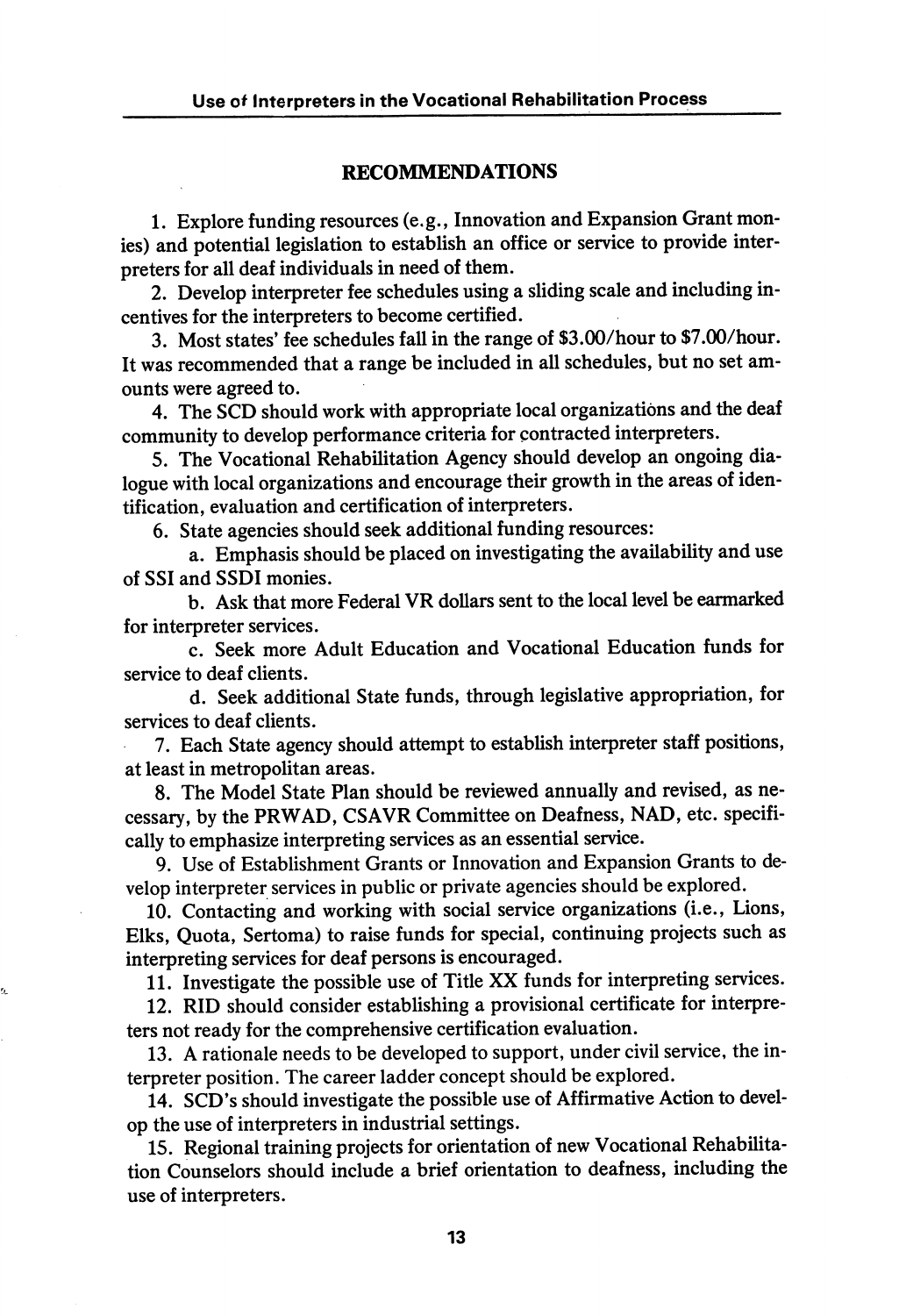16. State Vocational Rehabilitation agencies should encourage other state and private agencies to provide interpreter services without being dependent upon VR agency assistance.

17. The SCD should encourage the training and hiring of VR clients as in terpreters, if they appear to have the capabilities.

18. The SCD should take the initiative to inform his agency of the implica tions of the Individualized Written Rehabilitation Plan in working with the deaf client, especially as it relates to interpreter services.

19. State agencies should consider hiring and using an interpreter as a "floa ter" between several offices with deaf clients, especially in a dense urban area.

20. Each RSA Region should consider establishing a deaf advisory council which would include consumers, RCD's and educators.

21. The SCD should investigate the legal responsibility for the provision of interpreter services in colleges and universities.

### INTERPRETER REACTIONS

A number of interpreters were present during discussions and their reac tions were solicited and are briefly stated as follows:

1. In general, support for the recommendations was expressed.

2. Interpreters expressed the view that they would not like an "RID Certi fied Interpreters only" policy by a State agency.

3. Interpreters agreed that the client must have the right to refuse an inter preter.

4. They recommend using the State School for the Deaf as a resource for id entifying interpreters.

5. There needs to be more emphasis on ethics. No one seems to be taking the responsibility for this, according to the interpreters.

6. They strongly support the idea of educating deaf persons in the use of interpreters.

7. They feel that the VR agency must continue to emphasize and accept the interpreters should work closely with an experienced one to observe or be observed, ther the RID nor its state chapters can do this in the very near future.

8. The RCD's must make a point of asking the client for feedback on his interpreters.

9. They feel the interpreter should use a personal evaluation form to assess himself periodically.

10. The RCD should periodically observe the interpreter on the job. New interpreters should work closely with an esperienced one to observe or be observed.

11. They feel interpreters are frequently asked to assume responsibility be yond their skill level or outside of the area of interpreting.

12. They would like to see publications prepared and disseminated for col leges, courts, hospitals, etc. on the need and use of interpreters, with local re sources indentified.